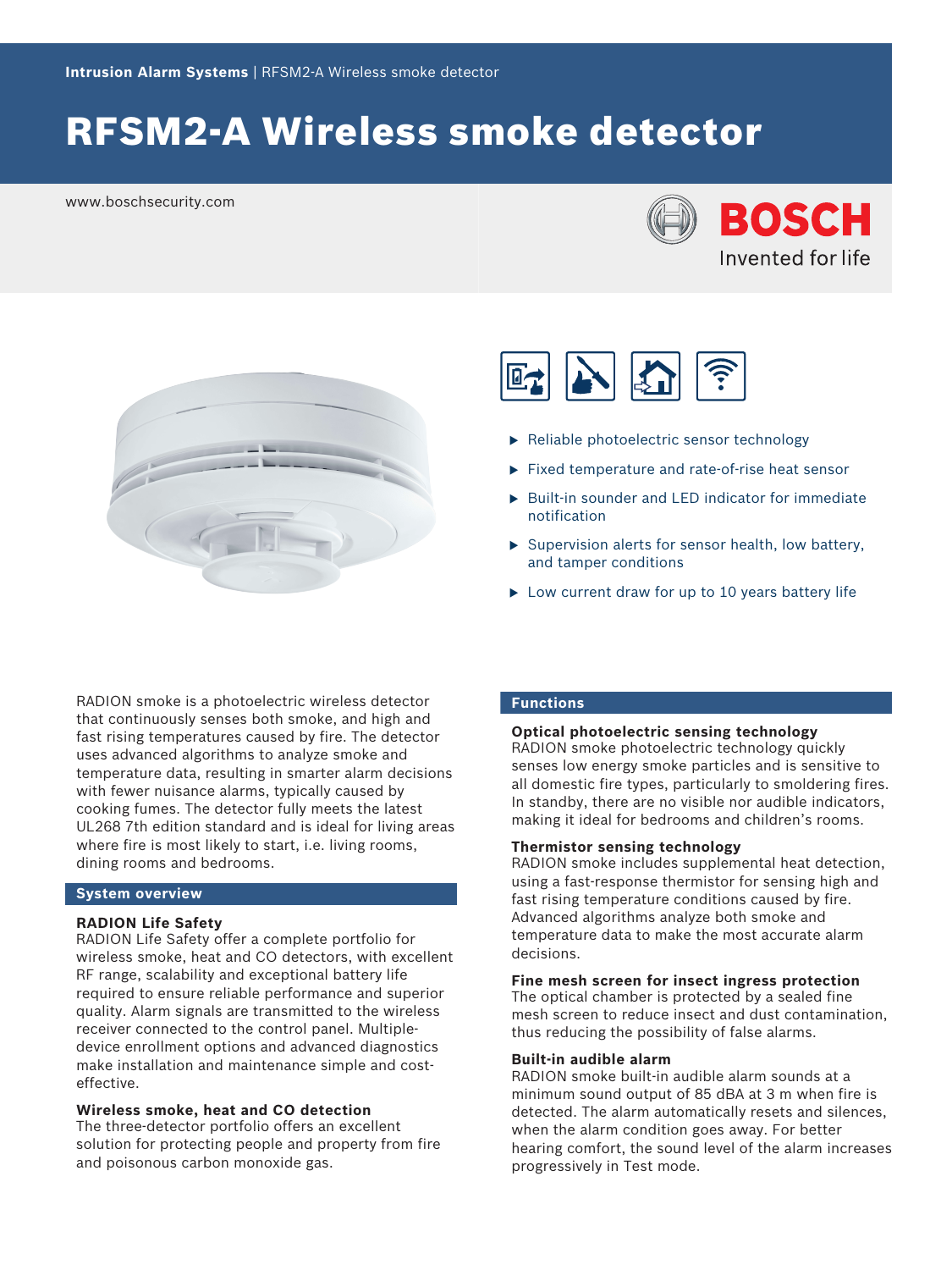### **Self-monitoring dust compensation**

The detector has built-in dust compensation that reduces maintenance costs associated with false alarms throughout the life of the detector. The optical sensor chamber monitors changes in dust levels every 40 seconds and automatically adjusts the photoelectric sensor for increases in dust, as well as for the removal of dust after cleaning.

#### **LED indicators for alarm, low battery and sensor malfunction**

When smoke and/or high and fast rising temperatures are detected, the LED flashes and the alarm sounds. When the battery is low or there is a sensor malfunction the LED flashes, the alarm beeps and a message is sent to the receiver connected to the control panel.

# **Compatibility**

| Control panel                                                             | Receiver                         |
|---------------------------------------------------------------------------|----------------------------------|
| G Series:<br>B9512G/B8512G<br><b>B</b> Series:<br>B6512/B5512/B4512/B3512 | B810 wireless SDI2 bus interface |
| GV4 Series:<br>D9412GV4/D7412GV4 v2.00 or<br>higher                       |                                  |

### **Tamper detection and notification**

The tamper switch detects removal of the detector from its base. When the sensor head is removed, a signal is sent to the control panel via the receiver. The detector also provides an optional means to prevent tampering by requiring a tool to remove the detector from the mounting base.

#### **Large user-friendly test / silence button**

The large ergonomic test / silence button allows for frequent testing of the sensor, electronics, battery and alarm, and for silencing false or nuisance alarms. The button is large and concave making it easy to reach out of the way installations with a pole or broom stick, often avoiding the need for ladders or lifts.

### **Certifications and approvals**

| Region | <b>Regulatory compliance/quality marks</b> |                                                              |
|--------|--------------------------------------------|--------------------------------------------------------------|
| USA    | UL                                         | UL 268 – Smoke detectors for fire alarm<br>signaling systems |
|        | FCC.                                       | T3X-FIHTSD                                                   |
| Canada | IC.                                        | 1249A-FIHTSD                                                 |

# **Installation/configuration notes**

Indoor use.

The detector has a twist-on mounting plate with multiple mounting points for easier installation. The batteries are pre-installed with a pull tab, for easier and faster installation.

# **Parts included**

| <b>Quantity</b> | <b>Component</b>                                      |
|-----------------|-------------------------------------------------------|
|                 | detector with installed radio<br>module and batteries |
|                 | mounting screws                                       |
|                 | wall anchors                                          |

# **Technical specifications**

# **Electrical**

| Battery type                                              | Panasonic 3V CR123A (2x)         |  |
|-----------------------------------------------------------|----------------------------------|--|
| Typical battery life (years)                              | up to $10$                       |  |
| Frequency (MHz)                                           | 433.42                           |  |
| <b>Mechanical</b>                                         |                                  |  |
| Dimensions $(\emptyset \times D)$                         | 115 mm x 59 mm (4.5 in x 2.3 in) |  |
| Weight                                                    | 205 g (0.45 lb)                  |  |
| Environmental                                             |                                  |  |
| Minimum operating temperature*<br>$(^{\circ}C/^{\circ}F)$ | 4.4 °C (+40 °F)                  |  |
| Maximum operating temperature*<br>$(^{\circ}C/^{\circ}F)$ | +55 °C (+131 °F)                 |  |
| Minimum storage temperature*<br>$(^{\circ}C/^{\circ}F)$   | $-10^{\circ}$ C (+14 °F)         |  |
| Maximum storage temperature*<br>$(^{\circ}C/^{\circ}F)$   | +40 °C (+104 °F)                 |  |
| Operating and storage relative<br>humidity* (%)           | $0 - 93$ % (non-condensing)      |  |
| Minimum alarm sound                                       | 85dBA at 3 m (10 feet)           |  |

\*Normal operating and storage conditions. Product will perform outside this range as described in applicable regulatory standards, however extended exposure to outside this range may affect product life.

| <b>Heat Alarm</b>        |                                            |
|--------------------------|--------------------------------------------|
| Fixed (°C / °F)          | +57 °C +/- 2 °C (+135 °F +/- 4 °F)         |
| Rate-of-rise $(°C / °F)$ | $8.3^{\circ}$ C > +40 °C (15 °F > +104 °F) |
|                          |                                            |

# **Ordering information**

#### **RFSM2-A Wireless smoke detector**

Optical photoelectric detector with supplemental dual fixed/rate-of-rise heat detection. For use in North and South America.

Order number **RFSM2-A**